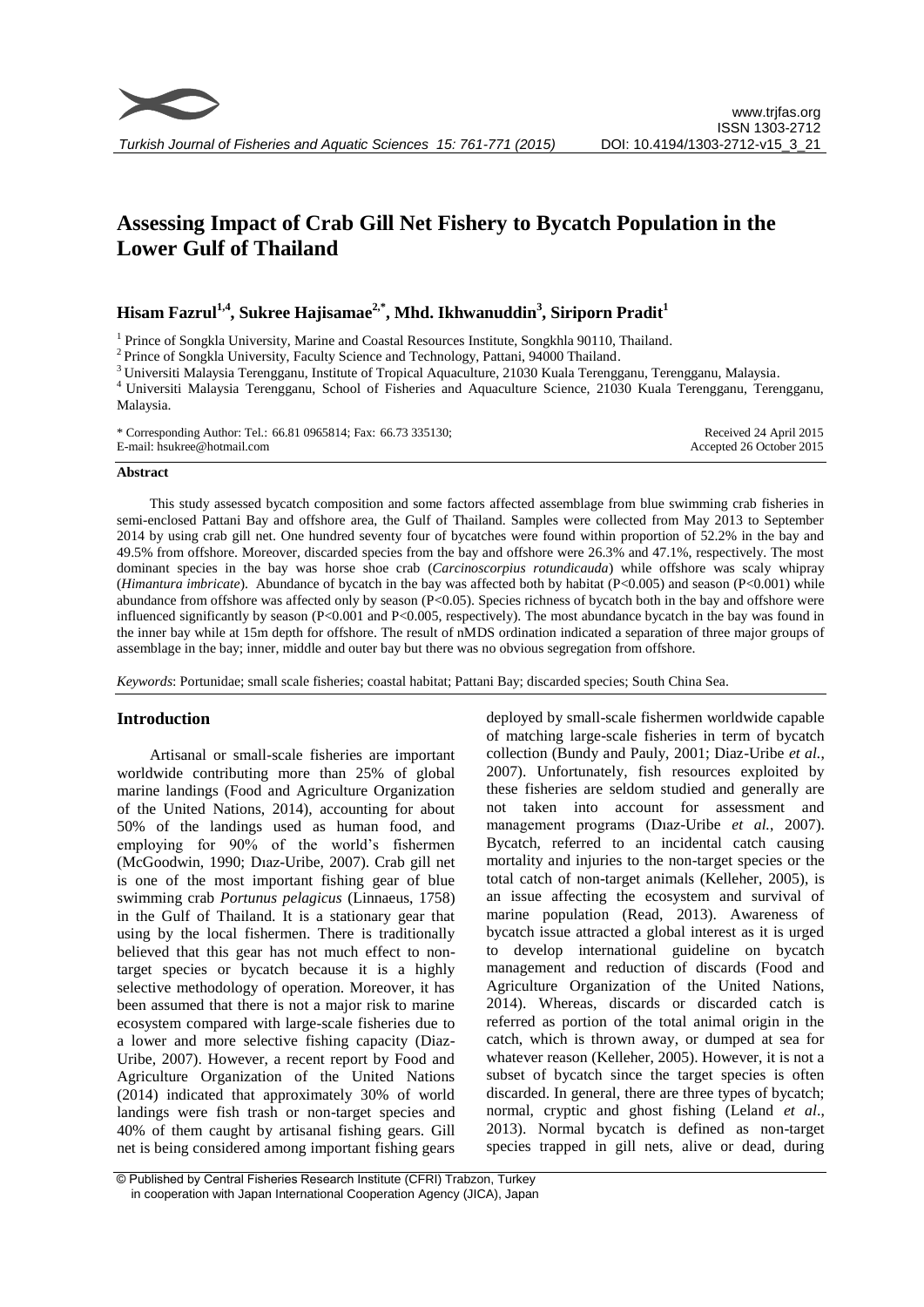hauling process. Cryptic bycatch is meant organisms entangled to fishing gears and having injury, yet died after trying to escape from the gears (Leland *et al*., 2013; Reeves *et al*., 2013). Ghost fishing is referred to active gill nets lost or abandoned by fishers which can cause mortality to the marine species (Campbell and Sumpton, 2009).

Study on bycatch associated with some fishing gears has been established well in many parts of the world. For example, bycatch of fish trawl related with time and its sizes in Atlantic and Australia (Pallson, 2004; Kennelly *et al*., 1998); spatial effect of trawl catch to bycatch in Australia (Svane *et al*., 2008); effect of penaeid shrimp trawl to bycatch related with seasons in US (Belcher and Jennings, 2011), differences in the bycatch assemblages structure between different species of shrimp in Australia (Dell *et al*., 2009); bycatch in trammel net with prawn as target species (Metin *et al*., 2009); bycatch of turbot gillnet as *Phocoena phocoena* was target species (Gönener and Bilgin, 2009) and assessment of fish bycatch species from coastal artisanal shrimp beam trawl fisheries in Nigeria (Ambrose *et al*., 2005) were reported. Campbell and Sumpton (2009) specifically highlighted effect of gears to the non-target species by using different baits in Australia. For bycatch from gill nets, a review on its impact to marine mammals has been exclusively reported (Reeves *et al*., 2013).

*Portunus pelagicus* can be found in sandy to sandy-muddy substrates in shallow waters down to 50 meters. It is a target species for commercial and recreational fisheries inhabiting the Indo-west Pacific Ocean and Mediterranean Sea (Carpenter and Niem, 1998). Crab gill net is one of the most important fishing gears in Southeast Asia, especially in Thailand and Malaysia. Fishermen generally harvest them from vessels approximately 8 to 15 meters length carrying 100–500 nets with each 120 meters long. They normally set the nets for 24 hours to 72 hours. However, time of setting can be shorter due to tidal current and weather, especially during heavy monsoon seasons, December to February (Chaiwanawut *et al*., 2005). However, Kunsook *et al*. (2014) studied on a stock assessment of blue swimming crabs, *P. pelagicus*, in the eastern Gulf of Thailand, and found several key indicators showed that *P. pelagicus* population was in crisis with high fishing mortality and exploitation rates and decreasing in size of mature females. Besides its popularity, there is hardly any available scientific information describing bycatch composition of this net worldwide. The only study by Kumar *et al*. (2013) reported bycatch associated with this net in India. In Thailand, Pattani fishermen have a long utilization of crab gill nets to catch blue swimming crab (*P. pelagicus*) as the main fishing gears along coastal waters. The practice of discarding non-target species, especially unmarketable fishes, is a common character of this fishing gear. Study on species composition including target and bycatch species is necessary, not only to evaluate the impact to ecosystem, but also to impact of season and habitat.

It is crucial to highlight the bycatch composition from crab gill net fisheries to serve as baseline scientific information for future management. An investigation of the impacts of habitat and season on abundance, species composition and community structure of the bycatch from this artisanal fishing gear is ecologically essential. This study is conducted with the aims of assessing and identifying bycatch species composition from blue swimming crab gill net fishery and examining impacts of habitat and season on bycatch community assemblages. It is considered the first attempt for work of this kind, provides a crucial scientific knowledge on bycatch from crab bottom set gill net in two different habitats, semienclosed bay and offshore area.

# **Materials and Methods**

#### **Study Area Description**

Two different areas along the coast of Pattani, the Gulf of Thailand, were selected for this study, inside the Bay and offshore zone (Figure 1), where a majority of local fishers used crab gill net as a main fishing gear.

Pattani Bay is a small semi-enclosed estuarine bay protected on the northeast side by 12 km long sand spit. The total area of the bay is 74 km<sup>2</sup>. The water regime is complex, with tidal influences from the Gulf of Thailand, run-off from the landward side and water drains from the two major rivers, Pattani and Yamu Rivers. Average water depth is between 0.2-1.5m with the maximum of 5m at the bay mouth and deeper gradually outside the bay (Hajisamae *et al*., 2006). There have both natural and replanted (estimated at 900ha), are found in the east of the area. Mangrove forests dominate the surrounding areas of the bay consisting of *Rhizophora micronata*, *R. apiculata*, *Sonneratia alba*, *Avicennia* sp., *A. officinalis*, *Bruguiera gymnorhiza*, *B. cylindrica*, *B. parviflora*, *Kylocarpus moluccensis*, *Acanthus ilicifolius*, *Excoecaria agallocha* and *Nypa fruticans*. Three habitats were selected; inner, middle and outside bays. The inner bay characterized by 1.0-1.5 m deep with a muddy bottom and some coverage of seagrasses and seaweeds. The middle bay habitat is 1.0-2.0 m deep with a combination of sandy-muddy bottom supporting some *Halophila ovalis*, *H. beccarii*, *Halodule uninervis* and algae *Ulva* spp. and *Gracilaria* spp. In the outer bay, it is characterized by 2.5-4.0 m deep with muddy bottom and without any vegetation. In the outer bay, it is characterized by 2.5- 4.0 m deep with muddy bottom and without any vegetation. Three sub-stations were located within each habitat.

For offshore zone, an open water area, three different depths contours along coastal area were selected; 5 m, 10 m and 15 m depths. Three sub-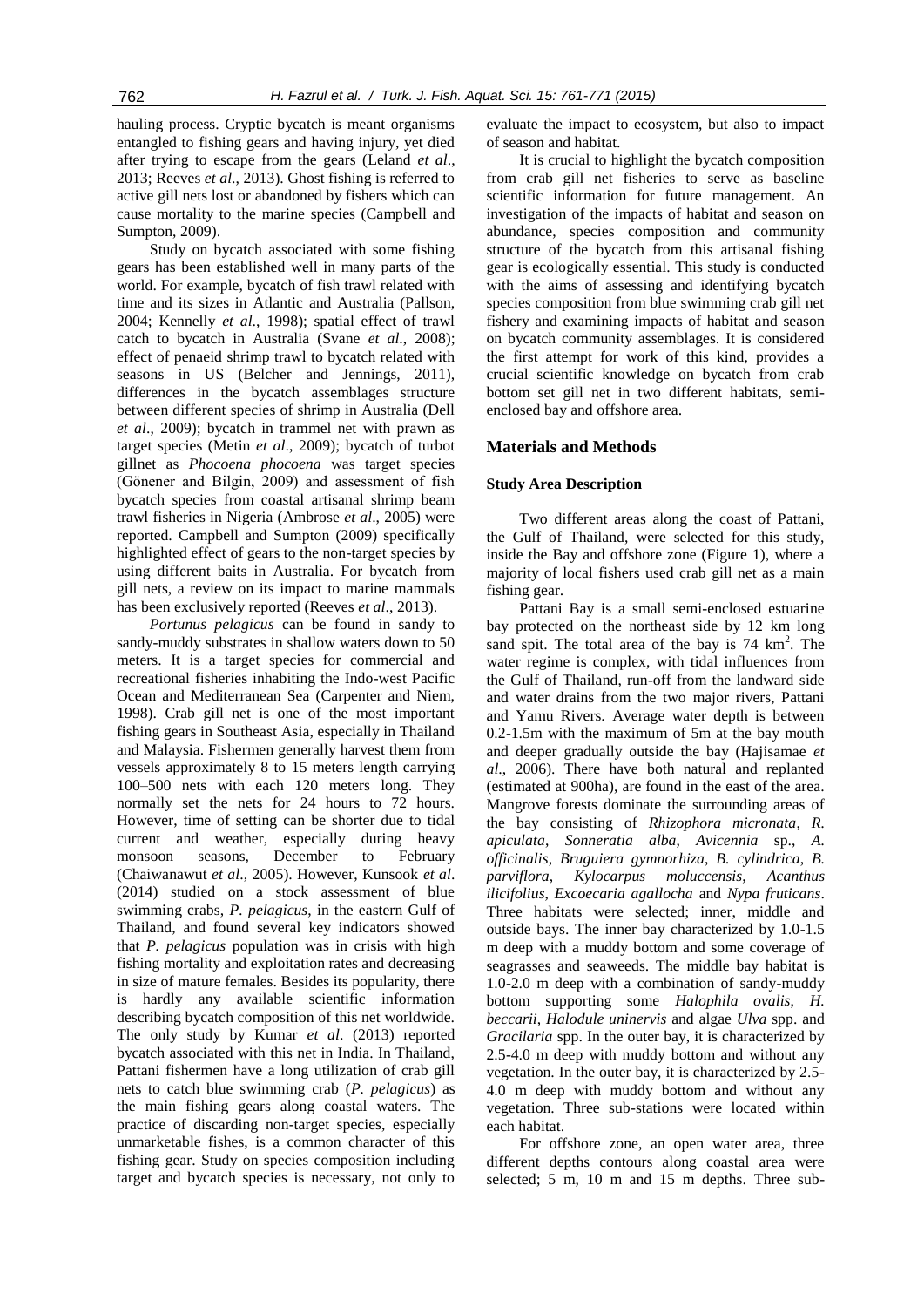

**Figure 1.** Map of study area showing sites in both habitats; Pattani Bay and offshore area off Pattani coast, the Gulf of Thailand. The legends I, M and O represent inner bay, middle bay and outer bay. The legends A, B and C represent depth contour 5m, 10m and 15m. The legends 1, 2 and 3 represent sub-stations of each habitat;  $1 =$  Bangtawa,  $2 =$  Talokapo,  $3 =$ Panarik.

stations as line transect based on locality; Bangtawa, Talokapo and Panarik, were chosen for each depth contour.

Seasonal division of this area was based on Chaiwanut *et al*. (2005). Three different seasons based on quantity of rain fall were divided; (1) rainy season from September to December, (2) moderate rainy season from May to August and (3) dry season from January to April. Tidal amplitude in Pattani coast varied from 40 cm at neap tide and 90cm at spring tide.

#### **Collection of Samples**

In Pattani Bay area, *P. pelagicus* and bycatch samples were collected monthly from May 2013 to July 2014 by crab gill nets simultaneously operated by three commercial vessels of similar dimension (7 m long boat with 9 HP engine power). One unit of net was 1.64 m deep, 180 m long with 8 cm stretch mesh size of monofilament net. It is commonly used by traditional fishermen in the area and has been proven by the locals that it is one of the most effective gears suitable for catching *P. pelagicus*. The nets were set at 06:<sup>00</sup> am, left overnight for 24 hours and hauled on board in the next morning. Three nettings were set covering all area at each site of each habitat. Altogether, a total of 1620 m long netting was used for each habitat. Totally, 27 net units were set all over the bay in three habitats; inner, middle and outer bay, for each month with a total distance of 4860m long for the whole bay sampling.

For offshore area, samples were collected

bimonthly from May 2013 to September 2014 using crabs gill nets simultaneously operated by three commercial vessels of similar dimension (8 m long boat with 13 HP engine power). At each sub-station of each depth contour, the monofilament net with 1.54 m deep, 1800 m long and 11 cm stretch mesh size was set at  $06$ <sup>:00</sup>, left overnight for 24 hours and hauled on board in the next morning. Altogether 5,400 m of netting were conducted at each depth contour and altogether 16,200 m from all three depth contours were hauled for each sampling month.

The catches were removed from nets, immediately preserved in ice and transported to the laboratory for sorting and identifying by using key of Carpenter and Niem (1998) as the main reference. All bycatch materials were then preserved with 10% formalin and deposited in The Fishery Technology collection, Faculty of Science and Technology, Prince of Songkla University, Thailand for future reference. Two different groups of bycatch were then classified; discarded or non-valuable bycatch (D) and retained or valuable bycatch (R) based on local practice (Alverson *et al.*, 1994).

# **Verification of Mesh Size of the Net in Two Different Areas**

A pre-sampling experiment was conducted to test the effectiveness of different dimensions of crab gill nets used at two different areas; Pattani Bay and offshore. This experiment specifically combined with small (8cm) and large (11cm) mesh sized-nets as a single consecutive net to collect crab and bycatch.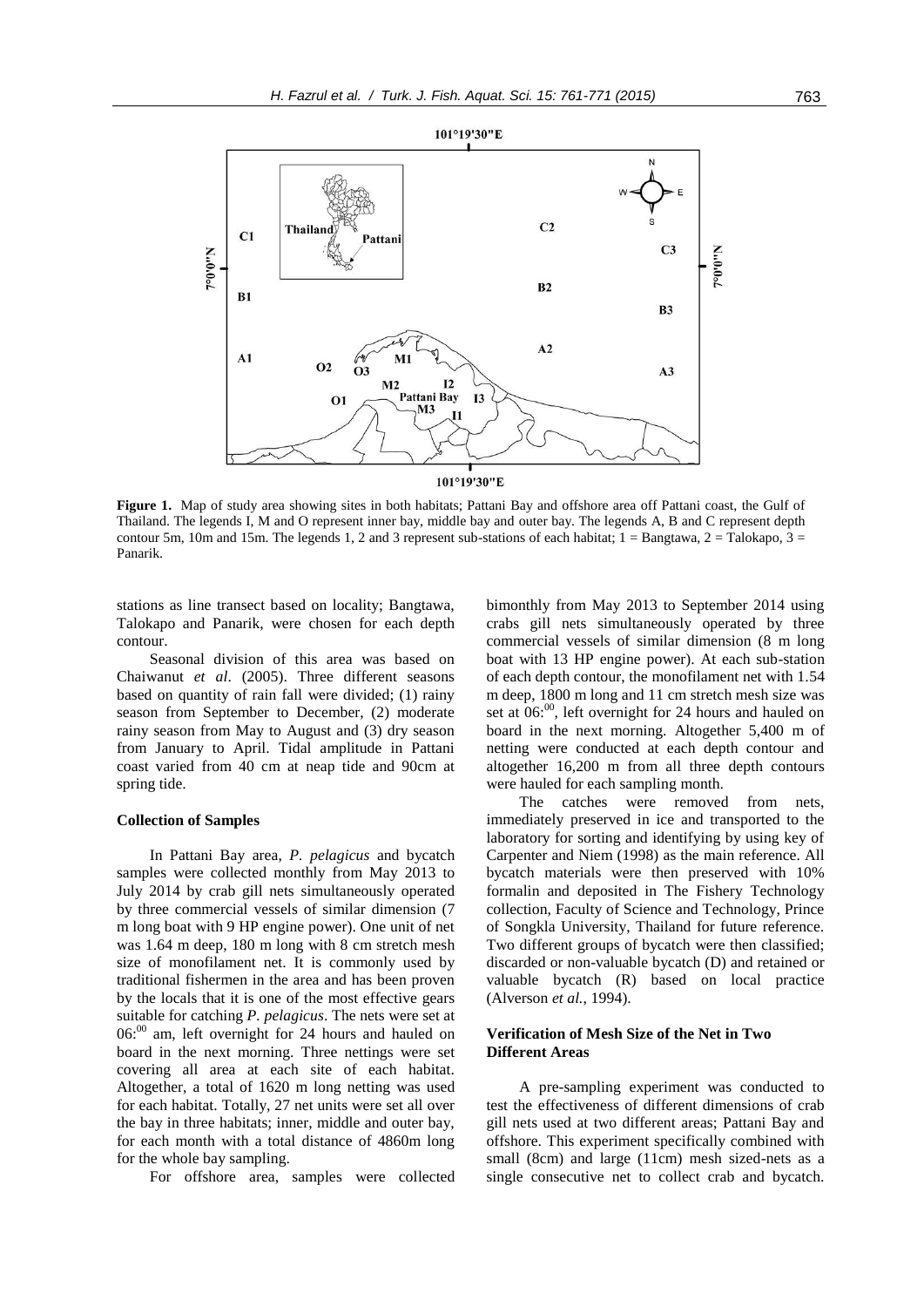This net was set both in Pattani Bay and offshore areas. It was initially found that the larger mesh size caught almost nothing in the bay, while the smaller net caught almost nothing in offshore area. Moreover, the small size net was heavily damaged by dead shells attached to the net in offshore area. Therefore, designation of different dimensions of net for particular area is essential.

#### **Statistical Analysis**

To avoid biasness, raw data from Pattani Bay and offshore areas were analyzed separately for community parameters and univariate statistical analysis. For multivariate analysis data from both areas were simultaneously analyzed in order to reflect bycatch community structure of the whole area with the aid of statistical transformation and standardization of raw data.

A monthly catch data from each habitat for Pattani Bay and a bimonthly catch data from each depth contour for offshore were analyzed for: (1) community parameters; Shannon Weiner's diversity index (H') and mean species richness (SR) per sampling occasion and (2) relative abundance. Data of three different seasons were separated based on reported information of annual rainfall of the area; heavy rainy season occurs in September to December, moderate rainy season, from May to August and dry season, from January to April (Chaiwanut *et al*., 2005). A two-way analysis of variance (ANOVA) was used to compare; (1) abundance of bycatch and numbers of bycatch species or species richness between all habitats for Pattani Bay, depth contours for offshore and seasons. For catch data, both numbers of individuals and numbers of bycatch species were  $log(X+1)$  transformed to reduce nonnormality prior to analysis.

A non-metric multi-dimensional scaling (nMDS) ordination, to assess the extent to which individual grouping based on habitats or depth contours and seasons for particular areas; Pattani Bay and offshore, was carried out with PRIMER statistical package version 5.0 (Clarke and Gorley 2001). A Bray-Curtis similarity based on log X+1 transformation was used to examine the difference in bycatch community assemblages between all habitats and seasons. Analysis of similarity (ANOSIM) was used to determine whether bycatch assemblage separated by nMDS ordination differed significantly. Once the significant difference was found, a similarity

percentage (SIMPER) was used to examine which bycatch species contributed most to the difference. To simultaneously analyze relationship between community structures of bycatch from both areas, a Cluster dendogram was constructed with a Bray-Curtis similarity based on a pooled data from each habitat of each area.

# **Results**

# **General Catches**

The result found that 50.8% of bycatch was caught by crab gill net in this study. The ratio of *P. pelagicus* and bycatch between Pattani Bay and offshore areas are almost similar with Pattani Bay showing slightly higher bycatch proportion (Table 1). Altogether, 147 species of bycatch were identified; 95 species in Pattani Bay and 87 species in offshore area. In the bay, 70 species (73.7%) of bycatch were retained either as own consumption or marketing and 25 species (26.3%) were discarded. In offshore area, 46 species (52.9%) were retained and 41 species (47.1%) were discarded. Species composition and details of bycatch collected from each area were showed in Tables 2 and 3. In Pattani Bay, three main groups of bycatch were collected; Chordata, Arthropoda and Mollusca. Three most dominant bycatch species were horseshoe crab (*Carcinoscorpius rotundicauda*), mud crab (*Scylla serrata*) and spotted catfish (*Arius maculates*). In offshore area, four main groups of bycatch were caught; Chordata, Arthropoda and Mollusca and Echinodermata. Scaly whipray (*Himantura imbricate*), box crab (*Calappa bilineatus*) and golden sandfish (*Holothuria scabra*) were the most dominant species found in that area. Details of ecological attributes for bycatch collected from Pattani Bay and offshore area are in Table 4.

#### **Impacts of Habitat and Season**

In Pattani Bay, results from analysis of variance (ANOVA) indicated that season, habitat and interaction between season and habitat significantly affected the abundance of bycatch from crab gill net fishery (P<0.001, P<0.005 and P<0.05, respectively) (Table 5). However, seasonal factor had an impact only on species richness of bycatch (P<0.001). In offshore area, only seasonal factor significantly affected both abundance  $(P<0.05)$  and species

**Table 1.** A comparison between number of *Portunus pelagicus* and bycatch collected by crab gill net in different areas of Pattani coast, the Gulf of Thailand

| Area        | Number of individual of bycatch (%) |               |  |  |
|-------------|-------------------------------------|---------------|--|--|
|             | Portunus pelagicus                  | Bycatch       |  |  |
| Pattani Bay | 802 (47.8%)                         | 877 (52.2%)   |  |  |
| Offshore    | 914 (50.5%)                         | 894 (49.5%)   |  |  |
| Total       | 1,716 (49.2%)                       | 1,771 (50.8%) |  |  |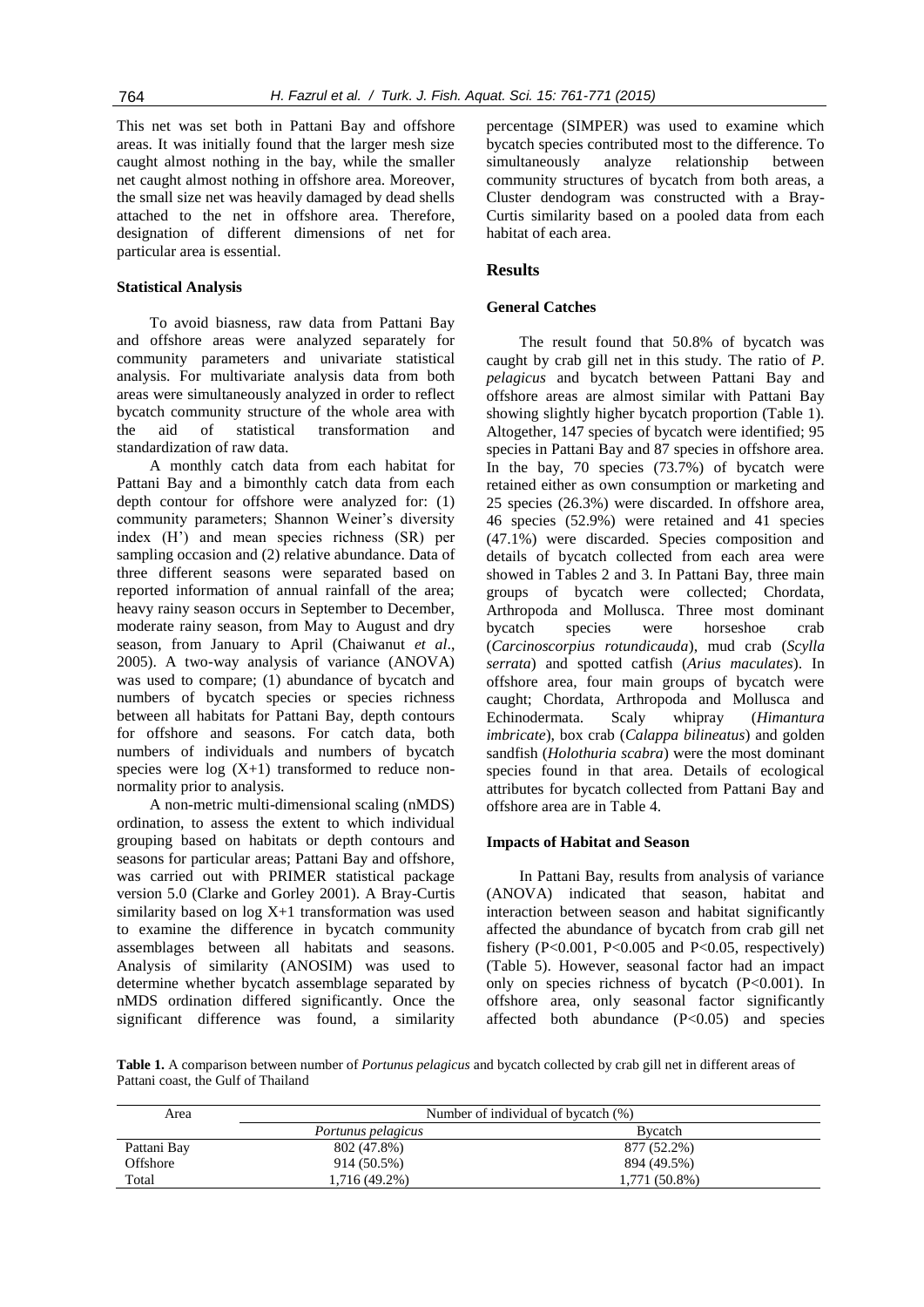Species Common name % Status Species Common name % Status **Chordata** *Arius maculatus* Spotted catfish 5.8 R *Opisthopterus tardoore* Tardoore 0.1 R *Osteogeneiosus militaris* Soldier catfish 5.0 R *Parastromateus niger* Black pomfret 0.1 R *Platycephalus indicus* Bartail flathead 4.8 R *Plicofollis nella* Smooth-headed catfish 0.1 R *Dendrophysa russelii* Goatee croaker 4.6 R *Rastrelliger kanagurta* Indian mackerel 0.1 R *Himantura imbricata* Scaly whipray 4.1 R *Sardinella gibbosa* Goldstripesardinella 0.1 R *Triacanthus nieuhofii* Silver tripodfish 3.2 D *Scomberomorus commerson* Narrow-barred Spanish mackerel 0.1 R *Hexanematichthys sagor* Sagor catfish 2.4 R *Siganus canaliculatus* White-spotted spinefoot 0.1 R<br>*Eleutheronema tetradactylum* Fourfinger threadfin 1.6 R *Sphyraena jello* Pickhandle barracuda 0.1 R *Eleutheronema tetradactylum* Fourfinger threadfin 1.6 R *Sphyraena jello* Pickhandle barracuda 0.1 R *Pennahia anea* Bigeye croaker 1.6 R *Terapon puta* Small-scaled terapon 0.1 D *Johnius amblycephalus* Bearded croaker 1.5 R *Terapon theraps* Largescaledterapon 0.1 D *Scatophagus argus* Spotted scat 1.3 R *Thryssa dussumieri* Dussumier'sthryssa 0.1 R *Siganus javus* Streaked spinefoot 1.3 R *Upeneus tragula* Freckled goatfish 0.1 D *Rastrelliger brachysoma* Short mackerel 1.0 R Arthropoda 0.0 *Gonialosa modesta* Burmese river gizzard shad 0.9 R *Carcinoscorpius rotundicauda* Horseshoe crab 13.1 D *Thryssa hamiltonii* Hamilton's thryssa 0.9 R *Scylla serrata* Mud crab 8.4 R *Otolithes ruber* Tigertooth croaker 0.8 R *Miyakea nepa* Smalleyed mantis shrimp<br>Giant mantis shrimp 5.0 R *Lutjanusj ohnii* John's snapper 0.7 R *Harpiosquilla raphidea* Giant mantis shrimp 4.1 R *Congresox talabon* Yellow pike conger 0.6 D *Charybdis feriatus* Crucifix crab 3.1 R *Pampus argenteus* Silver pomfret 0.6 R *Scylla olivacea* Orange mud crab 3.1 R *Sillago sihama* Silver sillago 0.6 R *Charybdis affinis* Smoothshelled swimming crab 1.8 R *Siganus guttatus* Goldlinedspinefoot 0.5 R *Matuta planipes* Flower moon crab 1.8 D *Tetraodon nigroviridis* Spotted green pufferfish 0.5 D *Charybdis natator* Ridged swimming crab 1.5 D *Cynoglossus puncticeps* Speckled tonguesole 0.3 R *Portunus sanguinolentus* Blood spotted crab 1.0 R *Gerres subfasciatus* Common silver belly 0.3 R *Podophthalmus vigil* Sentinel crab 0.8 D *Gerres filamentosus* Whipfin silver-biddy 0.3 R *Oratosquillina interrupta* Japanese mantis shrimp 0.6 R *Oxyeleotris marmorata* Marble goby 0.3 R *Charybdis variegata* Swimming crab 0.5 D *Plotosus canius* Gray eel cat-fish 0.3 R *Dorippoides facchino* Sumo crab 0.5 D *Pseudorhombus arsius* Largetooth flounder *hardwickii* Spear shrimp *Scolopsis taenioptera* Lattice monocle bream 0.3 R *Penaeus monodon* Asian tiger shrimp 0.3 R *Anodontostoma chacunda* Chacunda gizzard shad 0.2 R *Galene bispinosa Batrachomoeus trispinosus* Three-spined frogfish 0.2 D *Ashtoret lunaris* Yellow moon crab 0.1 D *Carangoides praeustus* Brownback trevally 0.2 R *Dardanus calidus* Hermit crab 0.1 D *Citopenaeus vannamei*<br>*Macrobrachium Lagocephalus lunaris* Lunartail puffer **0.2** D *rosenbergii* Giant river prawn 0.1 R *Lethrinuslentjan* Pink ear emperor 0.2 R *Metapenaeus affinis* Jinga shrimp 0.1 R *Liza subviridis* Greenback mullet  $0.2$  R *Oratosquilla nepa* Mantis shrimp 0.1 R<br> *Megalaspis cordyla* Torpedo scad  $0.2$  R *Penaeus merguiensis* Banana prawn 0.1 R *Megalaspis cordyla* Torpedo scad 0.2 R *Penaeus merguiensis* Banana prawn 0.1 R *Ambassis kopsii* Freckled hawkfish 0.1 R *Thalamita danae* Swimming crab 0.1 D *Arius thalassinus* Giant sea catfish 0.1 R *Varuna litterata* Pelagic shore-crab 0.1 D *Cynoglossus macrolepidotus* Indian Tongue-sole 0.1 R Mollusca 0.0 *Dasyatis zugei* Pale-edged stingray 0.1 R *Pugilina cochlidium* Spiral melongena 0.6 D *Glossogobius aureus* Golden tank goby 0.1 R *Murex scolopax* False venus comb 0.3 D *Halophryne diemensis* Banded frogfish 0.1 D *Bufonaria rana* Common frog shell 0.2 D *Himantura gerrardi* Sharpnose stingray 0.1 R *Anadara granosa* Blood cockles 0.1 R *Leiognathus equulus* Common ponyfish 0.1 R *Chicoreus brunneus Lutjanus russellii* Russell's snapper 0.1 R *Meretrix meretrix* Asiatic hard calm 0.1 R *Muraenesox bagio* Common pike conger 0.1 D *Perna viridis* Asian green mussel 0.1 R *Nibea semifasciata* Sharpnose croaker 0.1 R *Sepioteuthis lessoniana* Bigfin reef squid 0.1 R *Nuchequula gerreoides* Decorated ponyfish 0.1 R

**Table 2.** Bycatch composition collected by crab gill net in Pattani Bay ( $D =$  discarded or non-valuable bycatch,  $R =$  retained or valuable bycatch)

richness (P<0.005) of bycatch.

# **Bycatch Assemblages in Different Areas**

In Pattani Bay, results from nMDS plots revealed that the grouping of bycatch was clustered into three major groups based on habitat; inner bay, middle bay and outer bay and no detection of monthly factor was observed (Figure 2). However, the

assemblages in inner bay and middle bay were more similar to each other compared to that of outer bay. Analysis of similarity (ANOSIM) confirmed the difference of assemblages between these three groups  $(P=0.1\%$ , Global R=0.493). The Similarity percentage (SIMPER) identified three main species of bycatch contributed most to the grouping of inner bay habitat were *Scylla serrata*, *Carcinoscorpius rotundicorda* and *Osteogeneiosus militaris* (Table 6). A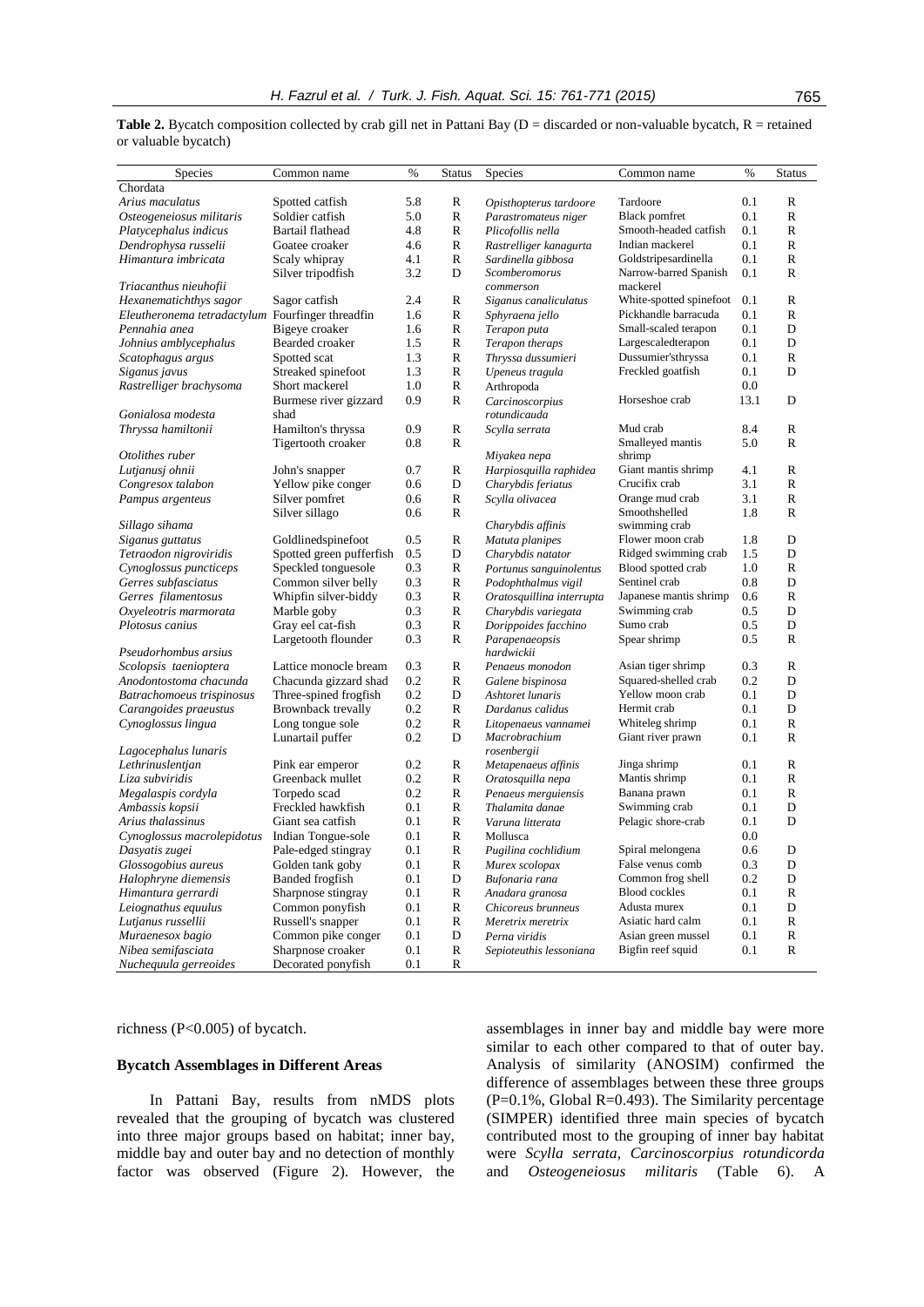|                                          |                               | $\%$ |                             |                                                      |                               |     |               |
|------------------------------------------|-------------------------------|------|-----------------------------|------------------------------------------------------|-------------------------------|-----|---------------|
| Species                                  | Common name                   |      | <b>Status</b>               | Species                                              | Common name                   | %   | <b>Status</b> |
| Chordata                                 |                               | 10.3 |                             |                                                      |                               | 1.2 | D             |
| Himantura imbricata                      | Scaly whipray                 | 2.0  | $\mathbb R$<br>$\mathbb{R}$ | Matuta victor                                        | Common moon crab              | 1.2 | D             |
| Dasyatis zugei                           | Pale-edged stigray            | 1.7  | $\mathbb{R}$                | Tachypleus gigas                                     | Horseshoe crab                | 1.1 | D             |
| Platycephalus indicus<br>Otolithes ruber | Bar-tailed flathead           | 1.3  | $\mathbb{R}$                | Lauridromia indica                                   | Cannon ball sponge crab       | 1.1 | D             |
|                                          | Tigertooth croaker            |      |                             | Myomenippe hardwickii                                | Stone crab                    |     |               |
| Pennahia anea                            | Bigeye croaker                | 0.8  | R                           | Dorippoides facchino                                 | Porter crab                   | 1.0 | D             |
|                                          | Lattice monocle bream         | 0.7  | R                           |                                                      | Smooth shelled                | 0.9 | $\mathbb{R}$  |
| Scolopsis taeniopterus                   |                               |      |                             | Charybdis affinis                                    | swimming crab                 |     |               |
| Epinephelus coioides                     |                               | 0.6  | $\mathbb R$                 | Conchoecetes artificiosus                            | Sponge crab                   | 0.8 | D             |
| Oxyeleotris marmorata                    | Orange-spotted grouper        | 0.6  | $\mathbb R$                 | Dorippe quadridens                                   | Dorripid crab                 | 0.8 | D             |
| Drepane punctata                         | Spotted sickle fish           | 0.4  | $\mathbb{R}$                | Portunushaanii                                       | Red swimming crab             | 0.7 | $\mathbb{R}$  |
| Pseudorhombus arsius                     | Largetooth founder            | 0.4  | $\mathbb R$                 | Carcinoscorpius rotundicauda mangrove horseshoe crab |                               | 0.6 | D             |
| Terapon jarbua                           | Jarbuaterapon                 | 0.4  | D                           | Doclea armata                                        | Spider crab                   | 0.6 | D             |
|                                          | Brownbandedbamboos            | 0.3  | $\mathbb{R}$                |                                                      | Flathead locus lobster        | 0.6 | $\mathbb{R}$  |
| Chiloscyllium punctatum                  | hark                          |      |                             | Thenus orientalis                                    |                               |     |               |
|                                          | Concertina fish               | 0.3  | $\mathbb R$                 |                                                      | Indo-Pacific Swimming         | 0.2 | $\mathbb{R}$  |
| Drepane longimana                        |                               |      |                             | Charybdis hellerii                                   | Crab                          |     |               |
|                                          | John's Snapper                | 0.3  | R                           |                                                      | smalleyedsquillid mantis      | 0.2 | $\mathbb{R}$  |
| Lutjanus ohnii                           |                               |      |                             | Miyakea nepa                                         | shrimp                        |     |               |
| Terapon theraps                          | Largescaledterapon            | 0.3  | R                           | Harpiosquilla raphidea                               | Mantis Shrimp                 | 0.1 | $\mathbb{R}$  |
| Alectis ciliaris                         | African pompano               | 0.2  | R                           | Panulirus polyphagus                                 | Mud spiny lobster             | 0.1 | $\mathbb{R}$  |
| Congresox talabon                        | Yellow pike conger            | 0.2  | D                           | Parthenope longimanus                                | Elbow crab                    | 0.1 | D             |
| Cynoglossus lingua                       | Long tongue sole              | 0.2  | $\mathbb R$                 | Penaeusmonodon                                       | Giant tiger prawn             | 0.1 | $\mathbb{R}$  |
| Parapocryptes serperaster                | serpent mudskipper            | 0.2  | $\mathbb{R}$                | Mollusca                                             |                               | 0.0 |               |
| Platax teira                             | Longfin batfish               | 0.2  | D                           | Melo melo                                            | Large sea snail               | 2.7 | $\mathbb R$   |
| Atule mate                               | Yellow tail scad              | 0.1  | R                           | Murex scolopax                                       | Woodcock murex                | 2.6 | D             |
| Cynoglossus macrolepidotus               | Indian tongue-sole            | 0.1  | R                           | Cymbiola nobilis                                     | Noble valute                  | 2.3 | D             |
| Dasyatis uarnak                          | Reticulate whipray            | 0.1  | R                           | Phalium glaucum                                      | Grey bonet                    | 1.0 | D             |
| Glossogobius aureus                      | Golden tank goby              | 0.1  | D                           | Pugilina cochlidium                                  | Spiral melongena              | 1.0 | D             |
| Megalaspis cordyla                       | Torpedo scad                  | 0.1  | $\mathbb R$                 | Sepia recurvirostra                                  | Curvespine Cuttlefish         | 0.6 | $\mathbb R$   |
| Mulloidichthys flavolineata              | Yellowstripe goatfish         | 0.1  | $\mathbb{R}$                | Chicoreus ramosus                                    | Ramose murex                  | 0.4 | $\mathbb{R}$  |
| Pisodonophis boro                        | Rice-paddy eel                | 0.1  | D                           | Cistopus indicus                                     | Old woman octopus             | 0.4 | D             |
| Psettodes erumei                         | Indian halibut                | 0.1  | R                           | Malleus albus                                        | Common Hammer Oyster          | 0.4 | D             |
| Rastrelliger brachysoma                  | Short mackerel                | 0.1  | $\mathbb{R}$                | Murex trapa                                          | Rare-spined murex             | 0.4 | D             |
| Siganus canaliculatus                    | White-spotted spinefoot       | 0.1  | $\mathbb R$                 | Babylonia areolata                                   | Babylon shell                 | 0.3 | $\mathbb{R}$  |
| Siganus javus                            | Streaked spinefoot            | 0.1  | $\mathbb R$                 | Pinna bicolor                                        | <b>Bicoloured Pinna Shell</b> | 0.3 | D             |
| Sillago sihama                           | Silver sillago                | 0.1  | $\mathbb R$                 | Tonna maculata                                       | Spotted Tun shell             | 0.3 | D             |
| Taeniura meyeni                          | <b>Black-spotted Stingray</b> | 0.1  | $\mathsf{R}$                | Semicassis sulcatum                                  | Japanese bonnet               | 0.2 | $\mathbb{R}$  |
| Arthropoda                               |                               | 0.0  |                             | Chicoreus brunneus                                   | Adusta murex                  | 0.1 | D             |
| Calappa bilineatus                       | Box crab                      | 9.4  | D                           | Cucullaea labiata                                    | Hooded ark                    | 0.1 | D             |
| Calappa philargiu                        | Spectacled box crab           | 5.0  | D                           | Musculus senhousia                                   | Asian date mussle             | 0.1 | D             |
| Podophthalmus vigil                      | Long-eyed swimming crab       | 4.0  | D                           | Octopus dollfusi                                     | Common octopus                | 0.1 | D             |
| Galene bispinosa                         | Square-shelled crab           | 3.6  | D                           | Placuna placenta                                     | Windowpane oyster             | 0.1 | D             |
| Portunus gracilimanus                    | Swimming crab                 | 3.5  | D                           | Plicatula simplex                                    | <b>Kitten Paws</b>            | 0.1 | D             |
| Charybdis feriatus                       | Crusifix crab                 | 3.4  | $\mathbb R$                 | Rapana rapiformis                                    | Cantaloupe                    | 0.1 | $\mathbb{R}$  |
| Charybdis natator                        | Ridged swimming crab          | 2.8  | D                           | Turritella terebra                                   | Screw turitella               | 0.1 | D             |
| Ashtoret lunaris                         | Moon crab                     | 2.3  | D                           | Echinodermata                                        |                               | 0.0 |               |
|                                          | Three spotted                 | 2.0  | $\mathbb{R}$                |                                                      | Golden sandfish               | 5.8 | $\mathbb{R}$  |
| Portunus sanguinolentus                  | swimming crab                 |      |                             | Holothuria scabra                                    |                               |     |               |
| Charybdis variegata                      | Swimming crab                 | 1.7  | $\mathbb{R}$                | Salmaciella dussumieri                               | Salmacis urchin               | 5.1 | D             |
| Doclea ovis                              | Spider crab                   | 1.7  | D                           | Luidia maculata                                      | Seven arm sea star            | 1.0 | D             |
|                                          |                               |      |                             |                                                      |                               |     |               |

**Table 3.** Bycatch composition collected by crab gill net in offshore area of Pattani coast, the Gulf of Thailand (D = discarded or non-valuable bycatch,  $R =$  retained or valuable bycatch)

**Table 4.** Summary of ecological indices of bycatch community in Pattani Bay and offshore area along Pattani coast, the Gulf of Thailand, collected by crab gill nets monthly from May 2014 to July 2014 in the bay and bimonthly during May 2013 to September 2014 in offshore area

| Areas             | Abundance         | Species richness | Total   | Total      | H'   |
|-------------------|-------------------|------------------|---------|------------|------|
|                   | $(x \pm sd)$      | $(x \pm sd)$     | species | individual |      |
| Pattani Bay       |                   |                  |         |            |      |
| Inner Bay         | $26.47\pm14.49$   | $9.60 \pm 4.93$  | 51      | 397        | 2.84 |
| Middle Bay        | $10.87 \pm 7.67$  | $6.53\pm4.34$    | 39      | 163        | 3.08 |
| Outer Bay         | $21.13 \pm 17.70$ | $7.53 \pm 5.22$  | 47      | 317        | 3.14 |
| Total Pattani Bay | $20.88 \pm 14.66$ | $8.45 \pm 4.58$  | 95      | 877        | 3.58 |
| Offshore area     |                   |                  |         |            |      |
| 5m                | $11.37 \pm 11.57$ | $4.96 \pm 2.94$  | 55      | 307        | 3.44 |
| 10 <sub>m</sub>   | $10.30\pm9.81$    | $6.00 \pm 3.65$  | 56      | 278        | 3.47 |
| 15m               | $11.44\pm9.82$    | $5.85 \pm 3.27$  | 59      | 309        | 3.34 |
| Total offshore    | $11.04 \pm 10.31$ | $5.94 \pm 3.26$  | 87      | 894        | 3.68 |
| Total             | 14.40±12.80       | $6.80\pm3.93$    | 147     | 1.771      | 4.11 |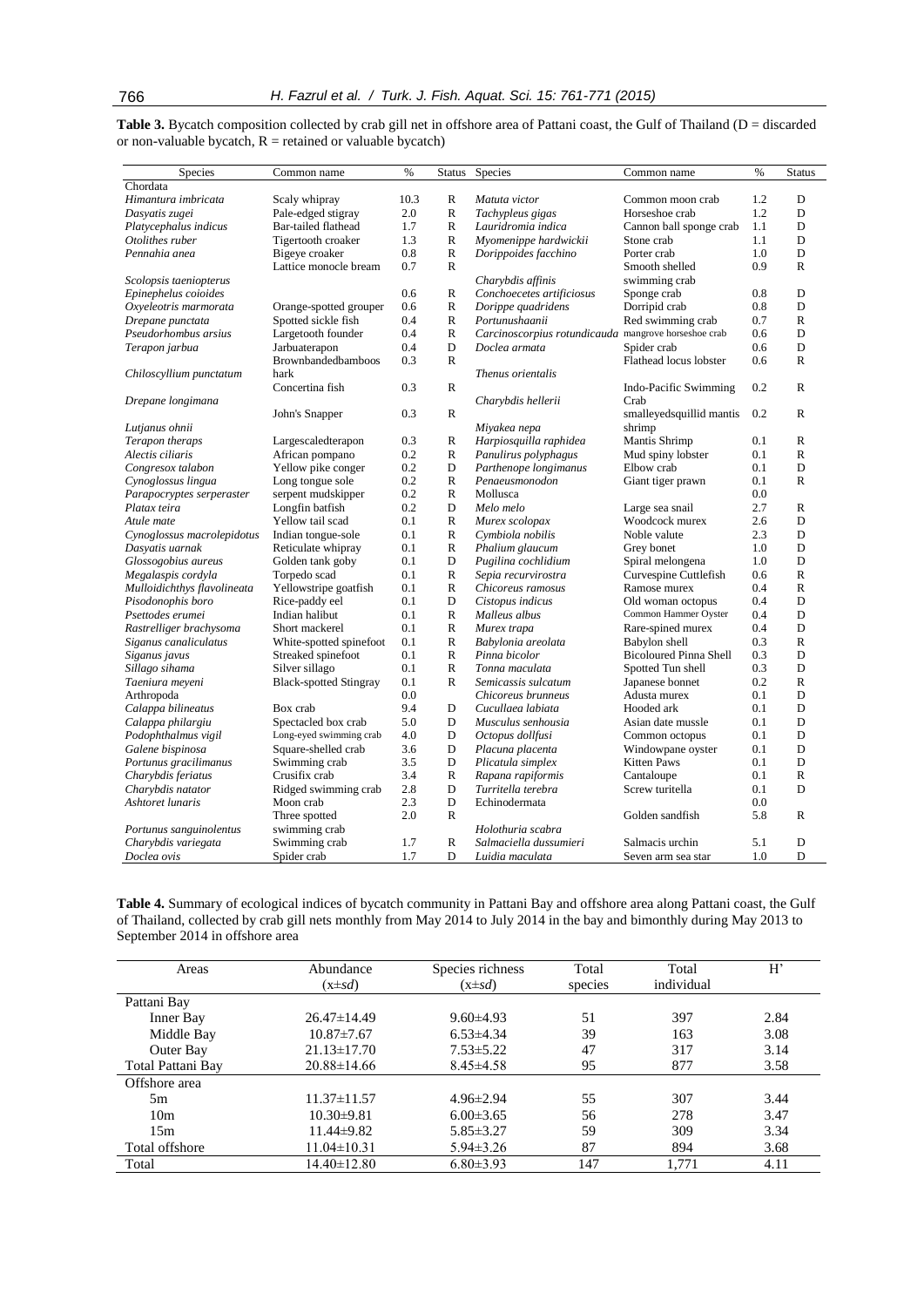**Table 5.** Results of two-way analysis of variance for the effects of habitats and seasons on abundance and species richness of bycatch collected at two different areas along Pattani coast, the Gulf of Thailand, by crab gill net (P<0.01=highly significant,  $P < 0.05$  = significant,  $P > 0.05$  = non significant)

| Sources     |             | df | Abundance |                    | Species richness |                    |
|-------------|-------------|----|-----------|--------------------|------------------|--------------------|
|             |             |    | MS        | P-value            | MS               | P-value            |
| Pattani Bay | Habitat (h) |    | 0.39      | 0.003              | 0.052            | 0.316              |
|             | Seasons (s) |    | 0.624     | $2 \times 10^{-4}$ | 0.414            | $7 \times 10^{-4}$ |
|             | h x s       |    | 0.197     | 0.017              | 0.068            | 0.207              |
| Off shore   | Habitat (h) |    | 0.24      | 0.788              | 0.003            | 0.938              |
|             | Seasons (s) |    | 0.487     | 0.012              | 0.296            | 0.004              |
|             | h x s       |    | 0.023     | 0.921              | 0.006            | 0.969              |



**Figure 2.** The nMDS plot for assemblage at various habitats and months of bycatch collected monthly by crab gill net in Pattani Bay from May 2013 to July 2014. Symbol "xy" represents habitats and sampling month; o, m and i represents outer bay, middle bay and inner bay; 1-15 represent first sampling month (May 2016) – last sampling month (July 2014). Such as o13 is for outer bay in 13rd month (May 2014).

| Habitat    | <b>Species</b>               | % contribution |
|------------|------------------------------|----------------|
|            | Scylla serrata               | 26.3           |
|            | Carcinoscorpius rotundicauda | 20.3           |
| Inner bay  | Osteogeneiosus militaris     | 13.1           |
|            | Himantura imbricata          | 9.8            |
|            | Arius maculatus              | 8.1            |
|            | Scylla serrata               | 26.4           |
|            | Osteogeneiosus militaris     | 24.5           |
| Middle bay | Himantura imbricata          | 22.0           |
|            | Platycephalus indicus        | 6.9            |
|            | Scylla olivacea              | 6.0            |
|            | Charybdis feriatus           | 24.9           |
|            | Dendrophysa russelli         | 21.6           |
| Outer bay  | Miyakea nepa                 | 19.2           |
|            | Hapiosquilla raphidea        | 5.6            |
|            | Charybdis affinis            | 5.3            |

**Table 6.** SIMPER results for bycatch assemblages in Pattani Bay based on nMDS plot in Figure 2

combination of *S. serrata*, *O. militaris* and *Himantura imbricata* contributed greatly to the formation of catches from the middle bay habitat. For outer bay habitat, *Charybdis feriatus*, *Dendrophysa russelli* and *Miyakea nepa* were the three major contributors. For offshore area, there was no trend of grouping on nMDS plots based neither on depth contours nor months (Figure 3). Moreover, Analysis of similarity (ANOSIM) detected a non significant difference of assemblages between both months and habitats (P*>*0.05).

To simultaneously analyze relationship between community structures of bycatch from both offshore and Pattani Bay areas, it was found that sampling sites could be clustered into areas and line transect rather than depth contour (Figure 4). Result from the cluster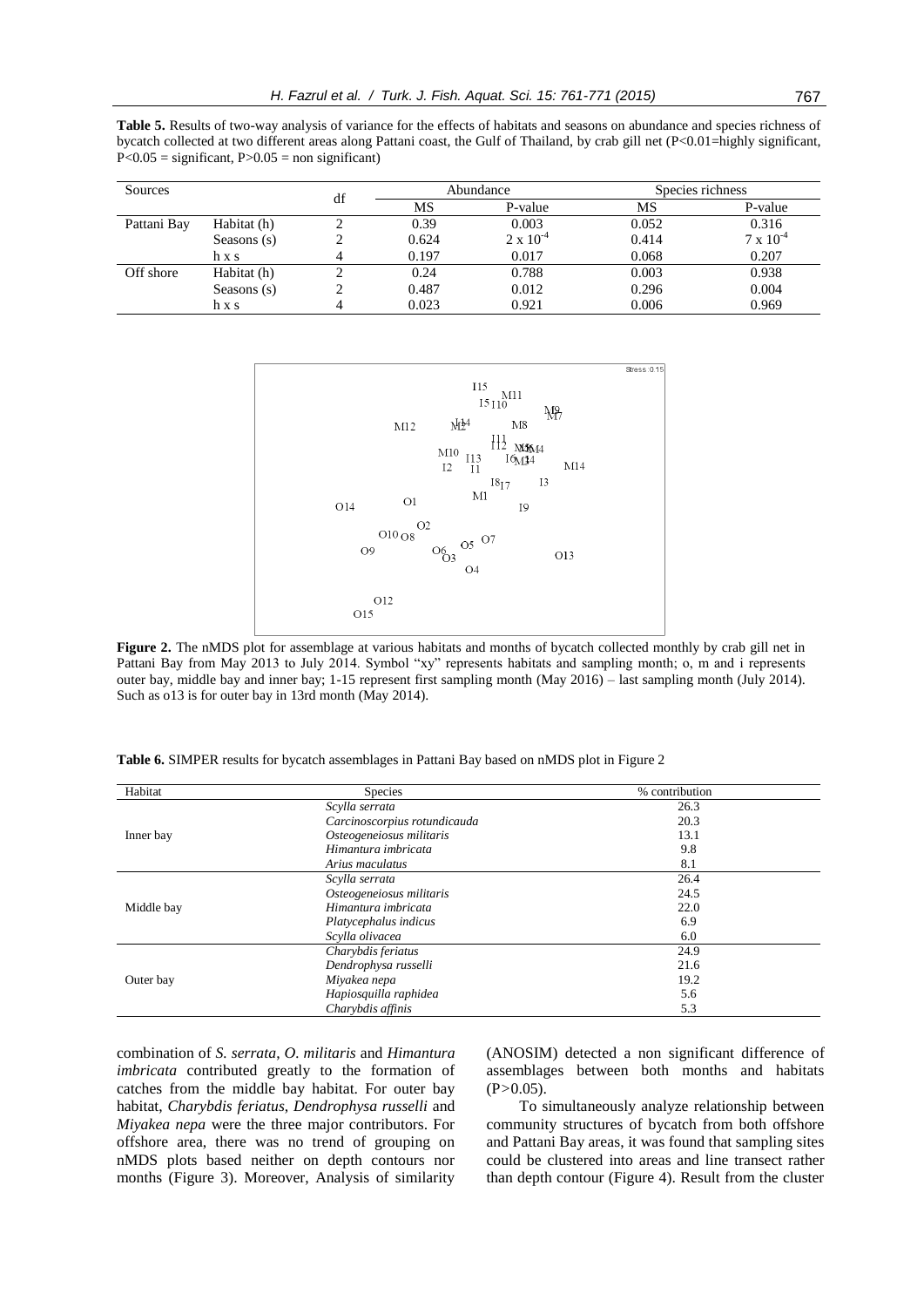

**Figure 3.** The nMDS plot for assemblage at various depth contours and months of bycatch collected bimonthly by crab gill net in offshore area from May 2013 to September 2014. Symbol " $x/y$ " on the ordination; x (5, 10 and 15) represents depths of 5, 10 and 15 meters, respectively; y (1, 3, 5, 7, 9 and 11) represents the months of January, March, May, July, September and November, respectively. Such as  $15/9 = 15$  meter depth in September.



Similarity

**Figure 4.** The cluster dendogram indicating relationship between assemblages of bycatch collected by crab gill net at different habitats in both Pattani Bay and offshore area from May 2013 to September 2014. A symbol "15m Bangtawa" represents the habitat of 15 meter depth at Bangtawa station.

dendogram indicated that four main groups of habitat and two interconnecting sites were separated at 50% similarity. The four clusters included a group of inner bay and middle bay, three talokapo stations, three bangtawa stations and 5m and 10m of panarik stations. The outer bay was considered as interconnecting site between inner bay and outer bay with offshore habitats. It was significantly confirmed by ANOSIM that the grouping of bycatch assemblages was significantly difference (Global R  $=1.0$ ,  $p = 0.1\%$ ). Bycatch species responsible for a formation of each cluster on the dendogram was identified by SIMPER in Table 7.

#### **Discussion**

It was found that crab gill net designed and exploited by fishermen in Pattani, Thailand was efficient in selecting primary target species, the blue swimming crab, in both shallow semi-enclosed habitat and open offshore areas. The ratios of bycatch or nontargeted species found in both the bay and offshore areas were almost similar, 52.2% and 47.8%, respectively, although different size and dimension of nets were used at these two different areas. It is meant that every *P. pelagicus* caught by the net, 0.93 to 1.05 of bycatch was also simultaneously collected.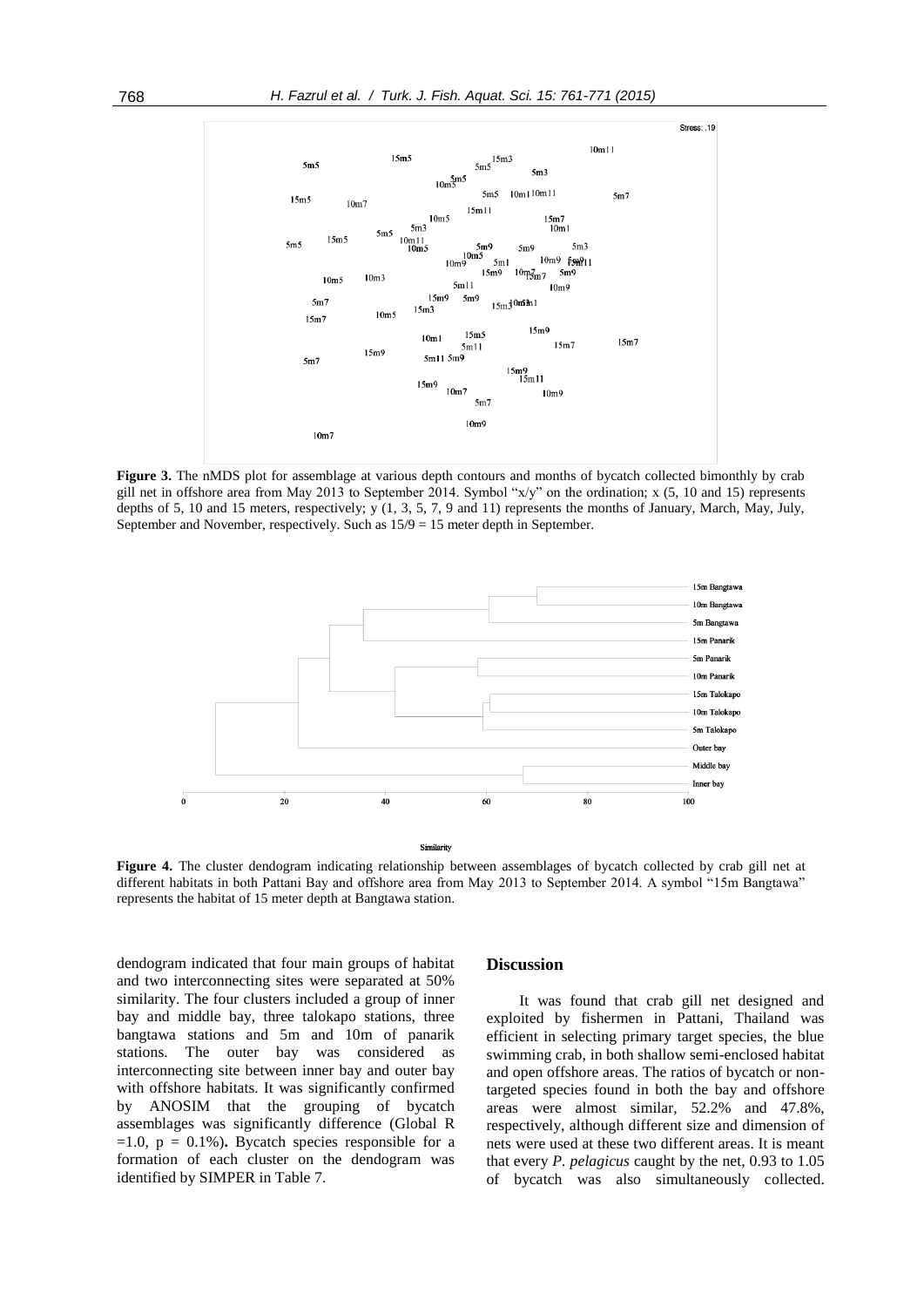| Group                           | Species                      | % contribution |
|---------------------------------|------------------------------|----------------|
| A                               | Himantura imbricata          | 13.7           |
| (Bangtawa 5, 10 and 15m depths) | Podopthalmus vigil           | 9.3            |
|                                 | Dasyatis zugei               | 7.0            |
|                                 | Galene bispinosa             | 6.7            |
|                                 | Cymbiola nobilis             | 6.7            |
| B                               | Himantura imbricata          | 15.0           |
| (Panarik 5 and 10m depths)      | Charybdis natator            | 13.8           |
|                                 | Calappa bilineatus           | 12.4           |
|                                 | Calappa philargius           | 11.4           |
|                                 | Otolithes ruber              | 10.4           |
| $\mathcal{C}$                   | Calappa bilineatus           | 14.8           |
| (Talokapo 5, 10 and 15m depths) | Portunus gracilimanus        | 12.4           |
|                                 | Calappa philargius           | 10.0           |
|                                 | Ashtoret lunaris             | 9.4            |
|                                 | Charybdis natator            | 7.3            |
| D                               | Carcinoscorpius rotundicauda | 16.3           |
| (inner and middle bay)          | Arius maculatus              | 14.0           |
|                                 | Osteogeneiosus militaris     | 14.4           |
|                                 | Himantura imbricata          | 13.5           |
|                                 | Platycephalus indicus        | 11.8           |

**Table 7.** SIMPER results for bycatch assemblages in Pattani bay and offshore areas based on cluster dendogram in Figure 4

Furthermore, from a total of 147 species identified as bycatch, of which 26.3% or 25 species collected in the bay was considered discarded species and 47.1% or 41 species in the offshore area. These figures are considered much lower than the ratios produced by trawlers worldwide (Perez and Wahrlich, 2005) but higher than that of a spot prawn trap (16.8%) (Favaro *et al*., 2009). Comparing to the net of similar principle, only study on trammel net was well reported. The previous study found that 78 species were discarded in trammel nets fishery in the southern Portugal (Erzini *et al*., 2002). A slightly similar diversity of discarded species was found in study on trammel nets fishery in the Mediterranean with the ratio of 15% to 49% discarded (Goncalves *et al*., 2007). However, the study from India by Kumar *et al.*, (2013) reported that approximately 76% of bycatch by weight were collected from crab gill net.

The results obtained in this study revealed a great diversity of marine species. Apart from *P. pelagicus*, 147 species were caught by crab gill nets. It is observed that most of them are mobile bottom dwellers. However, pelagic and demersal finfish, elasmobranches and benthic invertebrates, although vulnerable, were less frequently entangled in the immersed nets. Fishes, mainly demersal species are the most diverse bycatches collected in both areas followed by crabs, shrimps and mollusks. However, there are three species of echinoderms found in offshore area but not in the bay habitat. Three most dominant bycatch species in Pattani Bay were *C. rotundicauda*, *S. serrata* and *A. maculatus* and in offshore area were *H. imbricata*, *C. bilineatus* and *H. scabra*. Other major crab species caught together with *P. pelagicus* were different between catches from Pattani Bay and offshore area. *Scylla serrata*, *Charybdis feriatus*, *Scylla olivacea* and *C. affinis* dominated the catch in the bay, and *C. bilineatus*, *C. philargiu*, *Matuta victor* and *Lauridromia indica* in offshore area. Some bycatches are non-target species

with high commercial value such as *S. serrata*, *H. scabra* and *Peneaus monodon*. Larger mollusks were more abundant in offshore area with *Melo melo*, *Murex scolopax and Cymbiola nobilis* as the three most dominant species. High abundance of *Murex*  spp*.* has created a serious problem to fishermen as it can heavily destroy the nets when the crowd of them stuck on the nets. The consequence is that the fishermen cannot throw them in the sea and they have to discard on land. This problem leads to serious level when fishermen are unable to go fishing during the blooming season of this species. Stakeholders should have to solve this problem by the making of policy, regulation, law etc.

Quantitatively, abundance of bycatch in Pattani Bay was influenced by habitat, season and interaction between habitat and season. Species richness or number of species per sampling was affected only seasonal variation. For offshore area, the season had affected to abundance and species richness. In term of species assemblages based on nMDS ordination, the response of bycatch assemblages was different in each habitats. Three major groups were clearly identified in the bay catch based on inner bay, middle bay and outer bay. Species of bycatch at each habitats identified by similarity percentage were showed in Table 6. However for offshore area, there was no obvious segregation of species assemblage observed. Data analysis from each sampling based on habitat or depth contour distributed all over the plot without trend of grouping. This may lead to a conclusion that bycatch species assemblage collected by crab gill net fisheries from different depths in offshore area; 5m, 10m and 15m, in Pattani coastal area is generally not different.

However, when simultaneously analyzing bycatch regardless of the different dimension of net used, a trend of difference of assemblage between habitats either offshore and Pattani Bay was found (Figure 4). The catch assemblage collected from the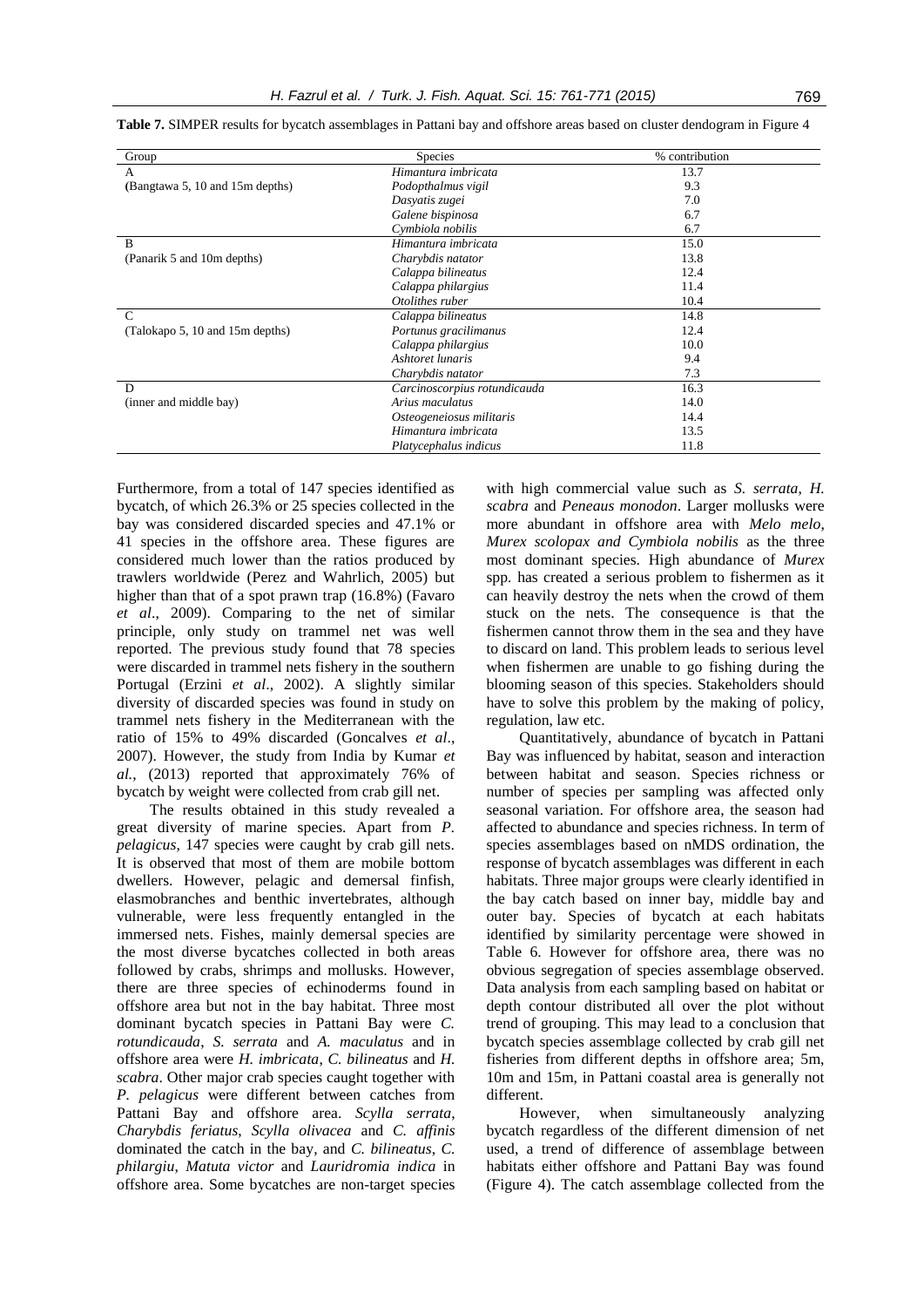bay and offshore areas were well separated and a trend of geographically interconnecting was clearly detected. It is observed that composition of bycatch from the outer bay, which is geographically connected to offshore area, is relatively similar to that of offshore habitats although different dimension of net was used. This reflects that community structure of marine organisms inhabiting in those particular areas, offshore area and outer bay, is very much identical or close geographically connected. However, a characteristic of Pattani Bay is a unique community structure as it is open to offshore area of the South China Sea. The outer bay site can be referred as a connecting point for marine organisms to offshore area as a reflection from this study. Moreover, this study showed that the grouping of bycatch from offshore area, based on cluster dendogram, was influenced by the position of line transect of the sampling sites rather than depth contour. This means that geographical locality has a potential impact on species composition and community structure of bycatch from crab gill net fishery.

There are many reasons for fisherman to discard the catches particularly bycatch (Cabral *et al*., 2003). Generally, the decision making is driven by economic factors and low or less value of the catch in market (Alverson *et al*., 1994). Moreover, it was observed that discarded in tropical regions were mostly dominated by small bodied animals, whereas temperate and sub-polar fisheries discarded mainly commercially important larger bodied species (Alverson *et al*., 1994). Normally, fishermen retains all species that have some commercial value but when they can harvest only one or a few individuals, they will keep them for personal consumption, due to the low selling value (Batista *et al*., 2009; Goncalves *et al*., 2007). A similar practice, based on direct observation, is also observed for crab gill net fishermen in this area.

In conclusion, the result of this study helps to clarify the ranges of habitats and seasons of bycatch species found from crab gill net fisheries in Pattani coastal area, the Gulf of Thailand, and delivers crucial scientific information to the usage of selective fishing gear and fish community in tropical coastal area. Although crab gill net was considered as selective fishing gear, but it still had the effect to many nontarget species or bycatch. Policy maker or stakeholders in this fisheries should implement proper regulation such as liming mesh size or number of crab gill net or making preserved area and educate crab fishermen for sustainable utilization of fisheries resources in the area.

# **Acknowledgement**

This research was supported by Faculty and Science Technology, Prince of Songkla University. The authors would like to express their deep gratitude to Universiti Malaysia Terengganu for the

scholarship, Pun Yeesin, Arun Loh-hem, Rohaya Zakaria, Abdulroseh Cheloh and Sakariya Samae for the field and lab works. Thanks also to the crew of fishermen for their assistance in field collection.

# **References**

- Alverson, D.L., Freeberg, M.G., Murawski, S.A. and Pope, J.G. 1994. A global assessment of fisheries bycatch and discards. FAO Fisheries Technical Paper No.339, Rome, 233 pp.
- Ambrose, E.E., Solarin, B.B., Isebor, C.E. and Williams, A.B. 2005. Assessment of fish bycatch species from coastal artisanal shrimp beam trawl fisheries in Nigeria. Fisheries Research, 71: 125-132. doi: 10.1016/j.fishres.2004.07.005.
- Batista, M.I., Célia, M.T. and Henrique, N.C. 2009. Catches of target species and bycatches of an artisanal fishery: The case study of a trammel net fishery in the Portuguese coast. Fisheries Research, 100: 167–177. doi:10.1016/j.fishres.2009.07.007.
- Belcher, C.N. and Jennings, C.A. 2011. Identification and evaluation of shark bycatch in Georgia's commercial shrimp trawl fishery with implications for management. Fisheries Management and Ecology, 18: 104–112. doi: 10.1111/j.1365-2400.2010.00757.x.
- Bundy, A. and Pauly, D. 2001. Selective harvesting by small-scale fisheries: ecosystem analysis of San Miguel Bay, Philippines. Fisheries Research, 53: 263– 281. doi:10.1016/S0165-7836(00)00295-2.
- Cabral, H., Duque, J. and Costa, M.J. 2003. Discards of the beach seine fishery in the central coast of Portugal. Fisheries Research, 63: 63–71. doi:10.1016/S0165- 7836(03)00004-3.
- Campbell, M.J. and Sumpton, W.D. 2009. Ghost fishing in the pot fishery for blue swimmer crabs *Portunus pelagicus* in Queensland, Australia. Fisheries Research, 95: 246-253. doi:10.1016/j.fishres.2008.09.026.
- Carpenter, K.E. and Niem, V.H. (Eds) 1998. FAO species identification guide for fishery purposes. The living marine resources of the Western Central Pacific. Volume 2. Cephalopods, crustaceans, holothurians and sharks. Rome: 687-1396
- Chaiwanawut, C., Krongchai, K. and Duangmala, P. 2005. Patterns of rainfall in Pattani Province from 1982 to 2001. Songklanakarin Journal of Science and Technology, 27: 165-176.
- Clarke, K.R. and Gorley, R.N. 2001. PRIMER Version 6 User Manual/Tutorial. Primer-E Ltd, Plymouth.
- Dıaz-Uribe, J.G., Arreguın-Sanchez, F. and Cisneros-Mata, M.A. 2007. Multispecies perspective for small-scale fisheries management: A trophic analysis of La Paz Bay in the Gulf of California, Mexico. Ecology Modelling, 201: 205–222. doi:10.1016/j.ecolmodel. 2006.09.015.
- Dell, Q., Brewer, D.T., Griffiths, S.P., Heales, D.S. and Tonks, M.L. 2009. Bycatch in a tropical schooling – penaeid fishery and comparisons with a related, specialised trawl regime. Fisheries Management and Ecology, 16: 191–201. doi: 10.1111/j.1365-2400. 2009.00655.x
- Erzini, K., Costa, M.E., Bentes, L. and Borges, T.C. 2002. A comparative study of the species composition of discard from five fisheries from the Algarve (Southern Portugal). Fisheries Management and Ecology, 9: 31-